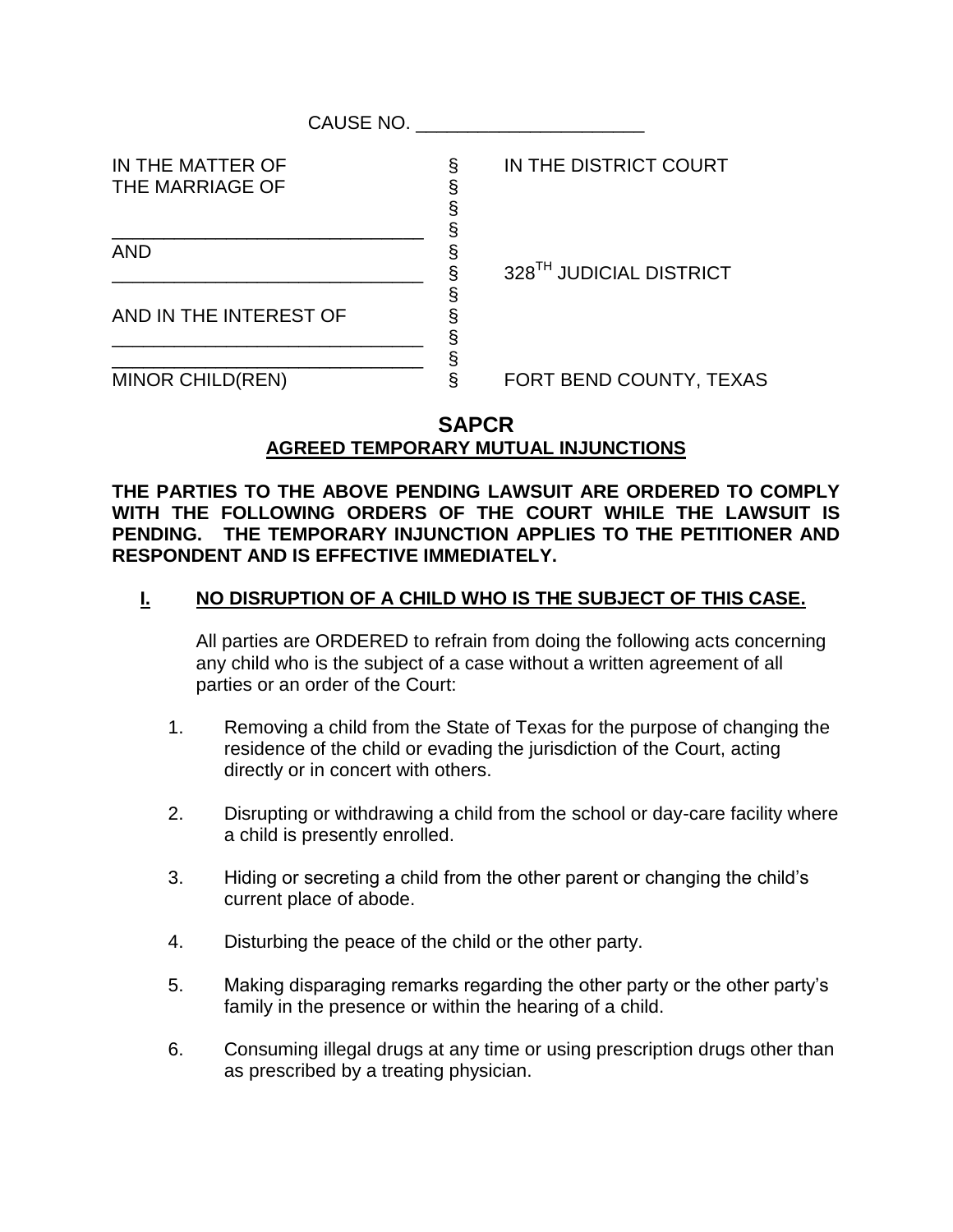7. To refrain from permitting an individual with whom either party has an intimate or dating relationship to remain in the presence of the child between the hours of 10:00 p.m. and 8:00 a.m.

| 8  |  |  |  |  |
|----|--|--|--|--|
|    |  |  |  |  |
|    |  |  |  |  |
|    |  |  |  |  |
| 9. |  |  |  |  |
|    |  |  |  |  |
|    |  |  |  |  |

## **II. CONDUCT OF THE PARTIES DURING THE CASE**.

All parties are ORDERED to refrain from doing the following acts:

- 1. Intentionally communicating in person or in any other manner, including by telephone or another electronic voice transmission, video chat, I writing, or electronic messaging, with the other party by use of vulgar, profane, obscene or indecent language or in a coarse or offensive manner, with intent to annoy or alarm the other party;
- 2. Threatening another party in person or in any other manner, including by telephone or another electronic voice transmission, video chat, in writing, or electronic messaging, to take unlawful action against any person, intending by this action to annoy or alarm the other party;
- 3. Placing a telephone call, anonymously, at an unreasonable hour, in an offensive and repetitious manner, or without a legitimate purpose of communication with the intent to annoy or alarm the other party;
- 4. Intentionally, knowingly, or recklessly causing bodily injury to the other party or to a child of either party;
- 5. Threatening the other party or a child of either party with imminent bodily injury.

\_\_\_\_\_\_\_\_\_\_\_\_\_\_\_\_\_\_\_\_\_\_\_\_\_\_ \_\_\_\_\_\_\_\_\_\_\_\_\_\_\_\_\_\_\_\_\_\_\_\_\_\_\_\_ Petitioner Respondent

\_\_\_\_\_\_\_\_\_\_\_\_\_\_\_\_\_\_\_\_\_\_\_\_\_\_ \_\_\_\_\_\_\_\_\_\_\_\_\_\_\_\_\_\_\_\_\_\_\_\_\_\_\_\_ Attorney for Petitioner **Attorney for Respondent**